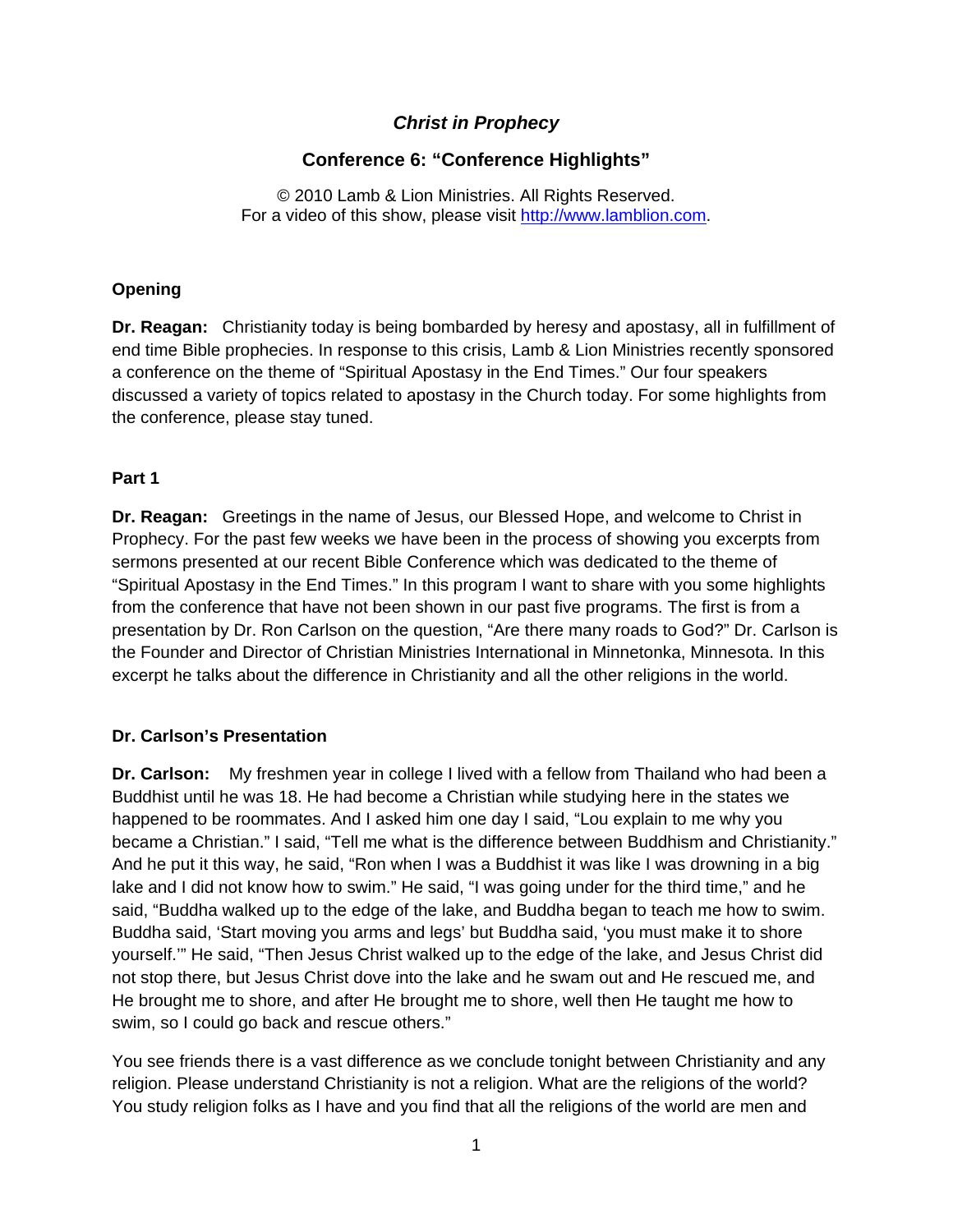women's attempts to reach God. That is what religion is, religion is people trying to get to God through their rituals through their sacrifices, through their good works, through their traditions, through their money. But the Bible says that all of our righteousness put together is as filthy rags before a Holy God. You see the Bible says that God is Holy, that men and women are effected with a spiritual disease called sin that separates us from a Holy God. So people have been trying to create all kinds of religions trying to get back to God, but they are never able to come into the presence of a Holy God because of their sin. You see the great truth of Christianity folks is this: It is Romans 5:8, "God proved His love for us that while we were sinners Christ came and died for us." See religion is men and women trying to get to God. Christianity true Christianity is God reaching down to men and women and making a way through His shed blood on Calvary's Cross, that we could have our sins washed and cleansed and forgiven and we could be restored back into that personal relationship with God our Creator for which we were made.

See that's why they call it the Gospel. The Gospel means what? It means good news, friends the Gospel is very good news to people caught up in manmade religions, and manmade cults, and manmade philosophies it is good news because the Bible says it is the gift, the gift of God. And why does the Bible say it is a gift? For two reasons; it is a gift because you can not earn it, you can not work for it, you can not buy it, it is a gift. And why is it a gift? It is a gift because it has already been bought and paid for when Jesus Christ took your sin and He took my sin. He nailed it to the cross, and He covered it with His own blood as the ultimate payment the infinite sacrifice once for all times Hebrews 10:10 says. And Jesus said it is what? It is finished, it is finished. And He stamped paid in full, paid in full, there was nothing more that you could do, He paid it all. And He says, "I now have a gift, you can't earn it, you can't buy it, it is a gift." And He said, "Anyone who will receive that gift by faith, He says, the old things will be washed away, and behold all things become fresh and new."

#### **Part 2**

**Dr. Reagan:** Another of our speakers, Pastor Robert Jeffress of First Baptist Church in Dallas, also emphasized the uniqueness of Christianity in his presentation which was entitled, "Absolute Truth." I think you will love the way he summarizes the difference between Christianity and all other world religions in just two simple words.

#### **Pastor Jeffress' Conference**

**Dr. Jeffress:** It is the Bible that is the depository of God's truth, Jude 1:3 talks about the faith that has once for all been delivered to the saints. Absolute truth is something that is revealed and received. Number three absolute truth is exclusive. You know in a sincere effort to promote harmony among people, people will say, "Well maybe we are both right, maybe we are both right, because quite frankly that is a lot more politically correct to say then to say I am right and you are wrong." It is a lot easier to say, "Maybe we are both right, maybe nobody has a corner on the truth and we both are looking at the truth from different angles." You know the truth is if there is absolute truth, then there has to be absolute wrong as well. And I think the reason we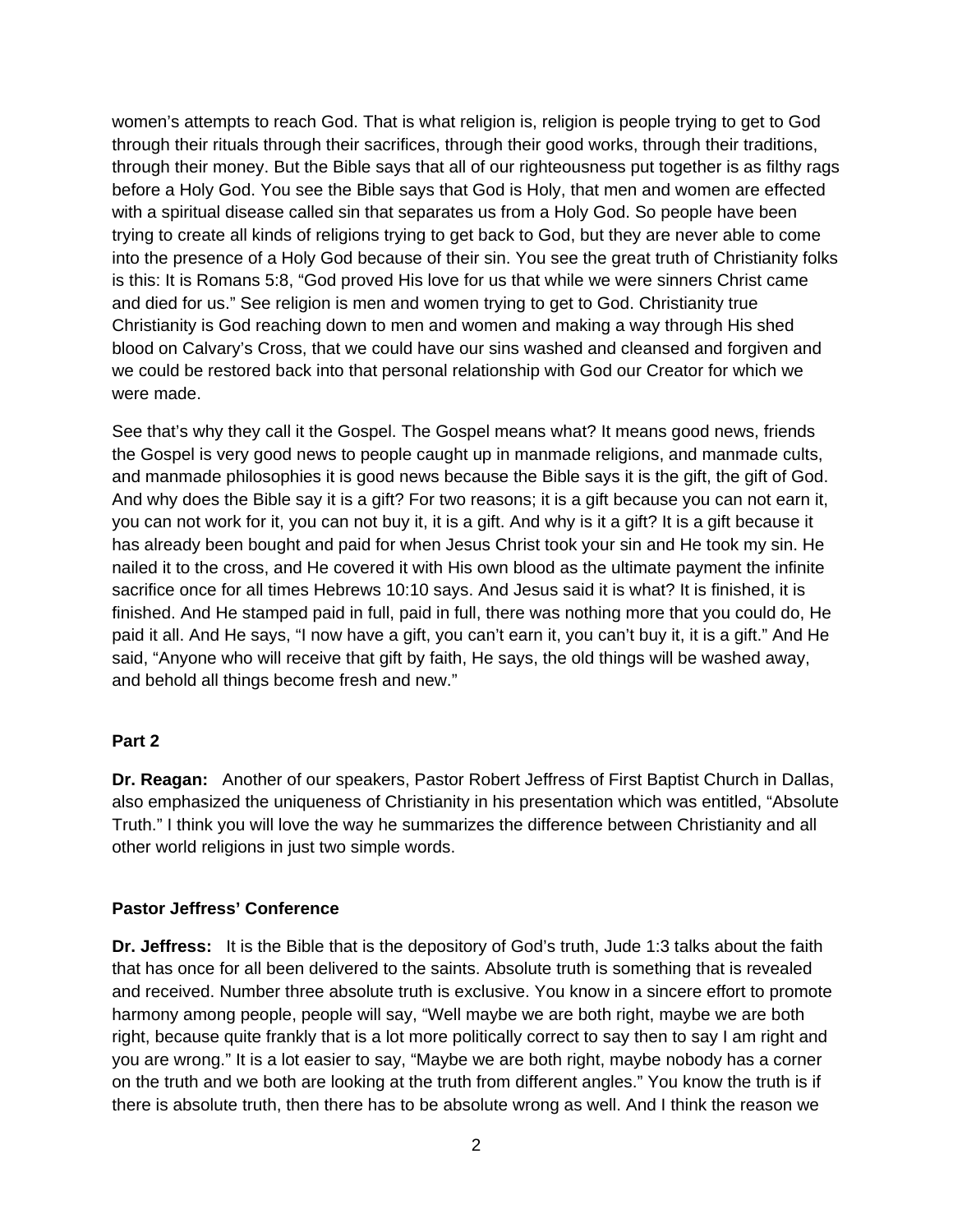have such a hard time understanding and accepting that is; we have confused two terms, diversity, and pluralism. Diversity is the recognition that there are many different belief systems out there. And we all accept diversity, we all realize that there are thousands of religions in the world.

You know I like what G. Campbell Morgan said one time. Somebody asked him how do you explain all the thousands of religions in the world? He said, "There aren't thousands of religions in the world, there are only two. All the other religions of the world are spelled D-O. Do this, do this, do this, do this, do this, do this and you might earn your way to God. But there is only one religion Christianity that is spelled,

D-O-N-E, done, it has all been done through Jesus Christ."

But we recognize that there are lots of different belief systems out there, that is diversity. And were not trying to stop that, we are not trying to say in our country we're going to throw in jail anyone who doesn't believe like we are. That is diversity we allow for that, our country was founded on that. But pluralism goes one step further and says, because there are a diversity of beliefs no one religion can claim to be truth. Pluralism says all ideas are equally valid. And yet any thinking person knows that can't be true. A person who accepts the notion of absolute truth must be willing to label some beliefs as wrong.

R.C. Sproul talks about the time that he was watching the hearings on the television trying to confirm Clarence Thomas as a Supreme Court Justice. Remember he was accused by Anita Hill of sexual harassment. And R.C. Sproul said as he watched those hearing going on he really couldn't tell for sure who was telling the truth. But one thing he said was, "I knew they both couldn't be telling the truth." Somebody was telling the truth, somebody was lying.

And it is the same way when it comes to Christianity. Not all religions are telling the truth about God. For example let's take Christianity and Islam. Christianity says the only way to God is through faith in the Lord Jesus Christ and His work on the cross. Islam says that the way to God is through following the path of righteousness and this list of good deeds and if you do these things you will see Allah. Now the fact is, hang on with me here, it is theoretically possible that both Christianity and Islam are wrong. Theoretically it is possible that both religions have it wrong. But it is impossible for both religions to be right. If Islam is right, that the way to God is through good works then Christianity is inherently wrong. But if Christianity is right, that Jesus Christ is the only way to God, then Islam is wrong. If we are going to be willing to stand for absolute truth we must believe that some things are absolutely wrong.

Now I believe that there are some Christians quite frankly who have misused absolute truth. They have used it as an excuse to persecute, mistreat other people, and we are never advocating that. But just because some people have perverted this idea of absolute truth, the fact that some people have misused it should not force the rest of us into what somebody has called a forced neutrality in which we dare not say anything that might offend another person.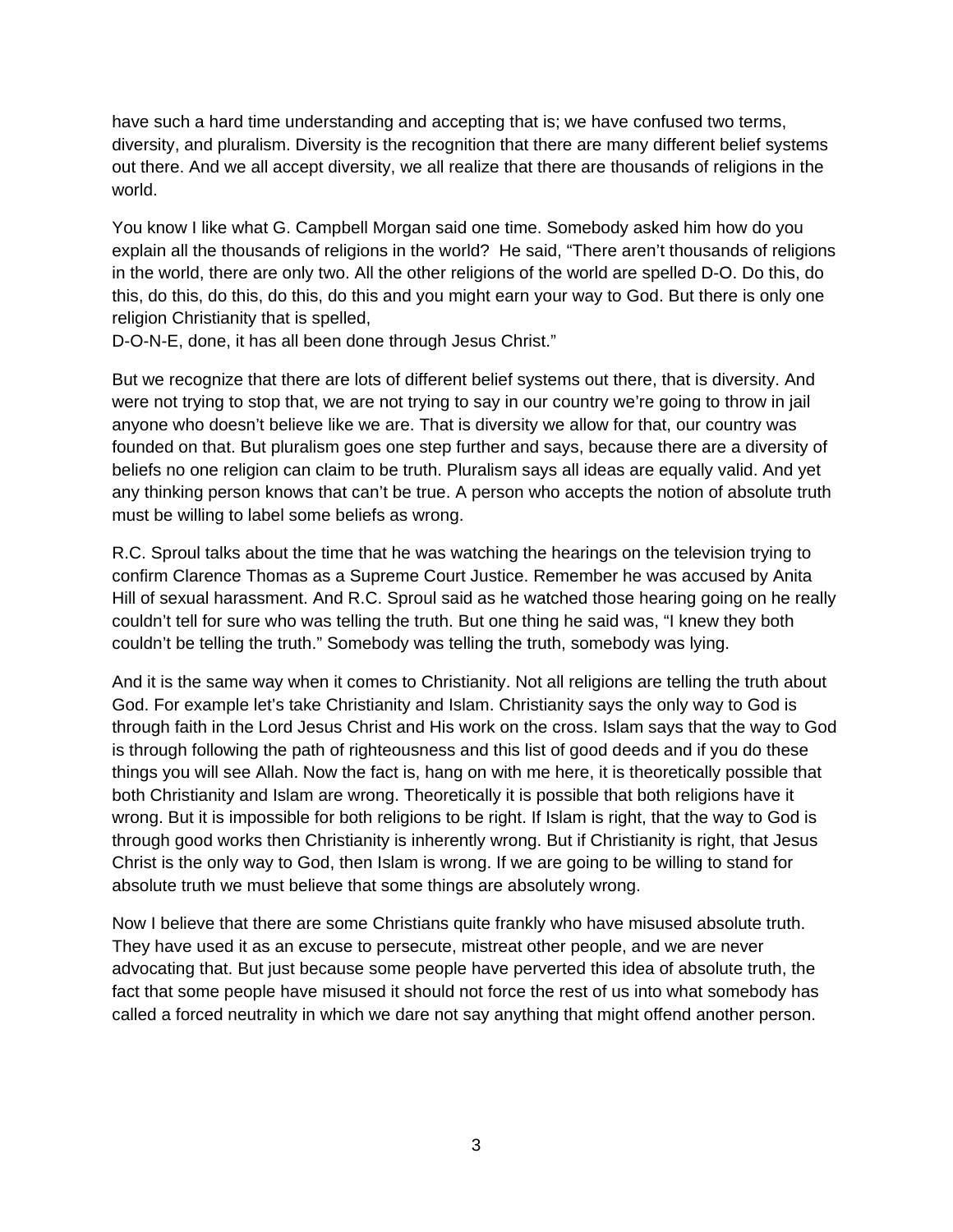#### **Part 3**

**Dr. Reagan:** One of our speakers, Mike Gendron, emphasized the ways in which the true Gospel has been perverted in modern times. Mike is the founder and director of Proclaiming the Gospel Ministries in Garland, Texas. He is a widely recognized expert on Christian doctrine. In this highlight from his presentation, Mike presents a definition of the true Gospel of the Bible.

#### **Mike Gendron's Presentation**

**Mike Gendron:** But what is the true Gospel? Can I give you 6 characteristics? First of all it is unique. It is the only message of salvation, it is the only message of hope, we see that in Ephesians 4 there is one faith and that is faith in the Gospel of Jesus Christ.

The Gospel is also eternal. We see in Revelation 14:6 that this Gospel that was first announced in the Garden given to Abraham will go throughout the world and then the end will come. It is the same message for every generation, for every tribe, for every tongue and for every nation.

The Gospel is also exclusive. It dares to say that all other faiths are false. And that is because the Gospel is about one person who said, "No one comes to the Father except through me."

The Gospel is also a Gospel of grace. Anyone who perverts it by adding anything to the Gospel of grace is under a curse. We see that in Galatians 1:6-9, Paul said, "Even if we or an angel from Heaven come back and preach a Gospel other than the one you have received from us they are to be accursed." And He was accursing the Judaizers because they came into Galatia saying, "If you're a Gentile you not only need to believe in Jesus but you also need to be circumcised." Paul's response was condemnation to be turned over to God for destruction for daring to pervert the Gospel of grace.

 The Gospel is also the power of God for the salvation of all who believe it, that is the theme verse of our ministry, Romans 1:16. It is so important the Gospel is according to Scripture alone. The Bible does not point us to any other authority to any other book, everything we need to know about our salvation is completely contained in Scripture. That was the cry of the reformers, "sola scriptura." You want to know how to be saved look to the Word of God but yet so many churches and religions want to take you outside the Word to their own traditions.

Well emerging Church leaders have redefined this glorious Gospel of Jesus their emphasis is no longer on the atonement or sin or eternal salvation, instead they are calling for everyone to live in a kingdom community while trying to act like Jesus Christ. Well whenever I witness and proclaim the Gospel and share it with others I always want to try to remember six P's it is really a good way to follow the Gospel. We always start with God, God's perfection, He is our Holy Creator, and He is our righteous judge. Then we move on to man's problem, the Gospel must be addressed to man's problem, our problem is sin. Sin has separated us from God, has brought us under the condemnation of a Holy Judge in Heaven that is our problem. The cure is the Lord Jesus Christ, God's greatest provision to us through His shed blood we can be cleansed of our sin. Through His mediation we can reconciled to God. The Lord Jesus Christ is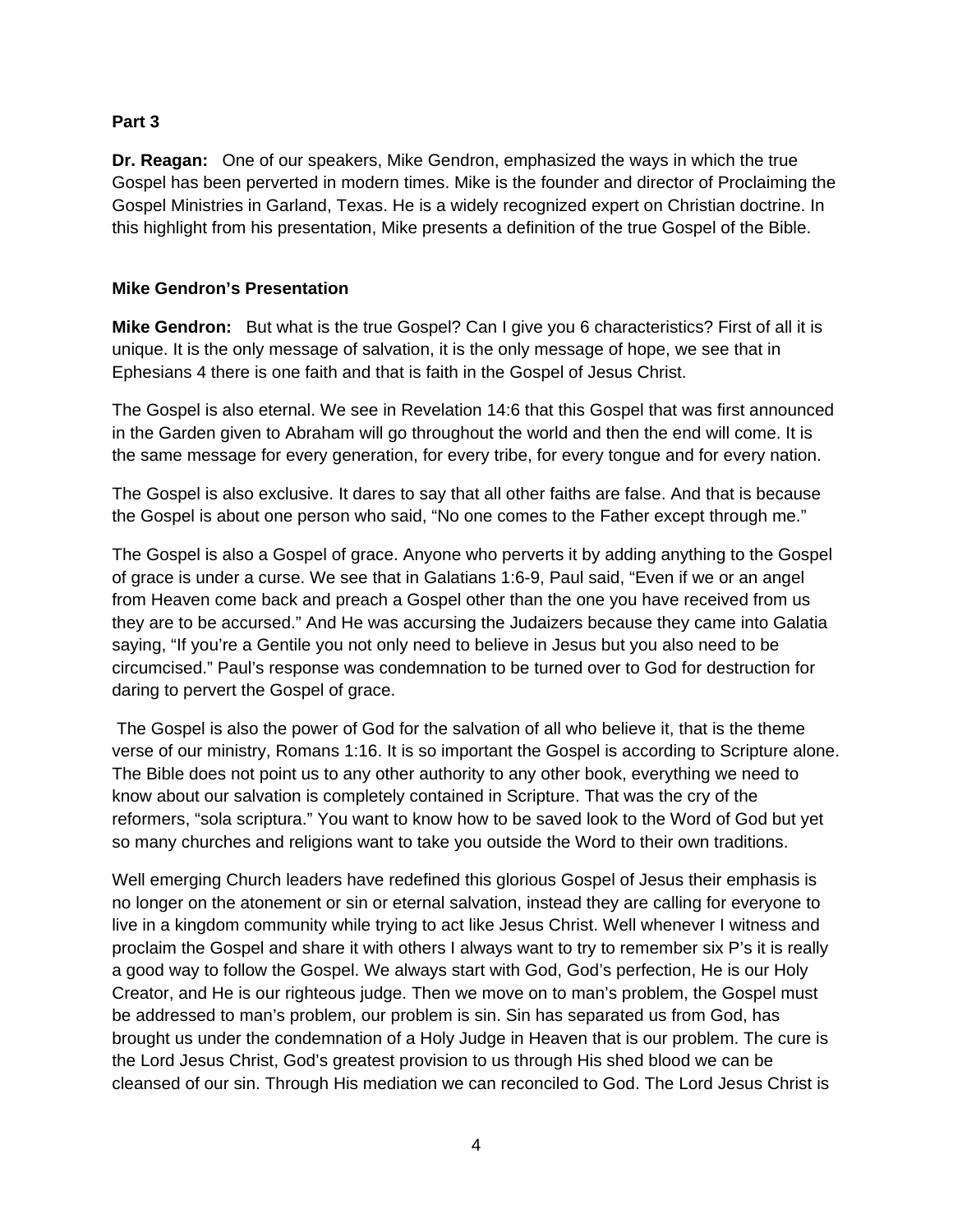our only hope. Once man receives God's provision, the only response to the Gospel is that of repentance and faith, that's our part.

We come to the cross bringing nothing but our sins we leave everything else behind because the only way God will save us is through grace. Empty hands of faith that is what we bring. So our only response to the Gospel is repentance and faith. What is God's promise to those who repent and believe? Eternal life, no condemnation, power over the power of sin, we have the indwelling Holy Spirit the power to say, "No" to the flesh and "Yes" to the Spirit, and what is man's privilege? To worship God throughout all eternity to glorify our great God and Savior in Heaven as His adopted children. My dear brothers and sisters in Christ, this Gospel is the greatest news that you can ever share with the lost. It is the greatest news because it speaks of the greatest gift they could ever receive from the greatest man who ever lived, the Lord Jesus Christ. I hope all of you want to share the Gospel with those who are perishing it is indeed their only hope.

## **Part 4**

**Dr. Reagan:** I was also one of the speakers at our annual conference. I spoke on the theme of the conference, "Spiritual Apostasy in the End Times." I presented a very detailed overview of the gross apostasy in the Church today, and then I ended my presentation by emphasizing some positive spiritual signs that point to the Lord's soon return. Here's what I had to say:

## **Dr. Reagan's Presentation**

**Dr. Reagan:** I want to conclude this morning on a positive note. Not all the spiritual signs of the end times are negative in nature. The Bible clearly prophecies that there is going to be a great out pouring of the Holy Spirit in the End Times. The prophecies concerning this out pouring are often expressed in symbolic terms as the early rain and the latter rain. This of course is a reference to the two rainy seasons of Israel, that symbolism is used to express the idea that there will be two great out pourings of the Holy Spirit. The first was at Pentecost that was the early rain. But Joel chapter 2 says point blank, that the second great out pouring of the Holy Spirit, the latter rain, will occur after Israel is re-established in the land. After the children of Israel are re-gathered from the four corners of the earth and put back in the land. That occurred in the  $20<sup>th</sup>$  century, it is continuing today, and of course it began to accelerate after the establishment of Israel on May the  $14<sup>th</sup>$ , 1948. Today as we look around the world, we can see many manifestations of this out pouring of the Holy Spirit. For example world evangelism, in 1949 Billy Graham's ministry took off like a rocket. And since that time his ministry alone has reached more people with the message of the Gospel then all of the evangelist in the history of Christianity for 2000 years before him, due mainly to the use of modern technology like satellite television and radio.

Or consider the rediscovery of the Holy Spirit, at the beginning of the 20<sup>th</sup> century both Catholics and Protestants taught cessationalism both taught the Holy Spirit retired had retired in the First Century. By the end of the  $20<sup>th</sup>$  century after the impact of the Pentecostal movement, the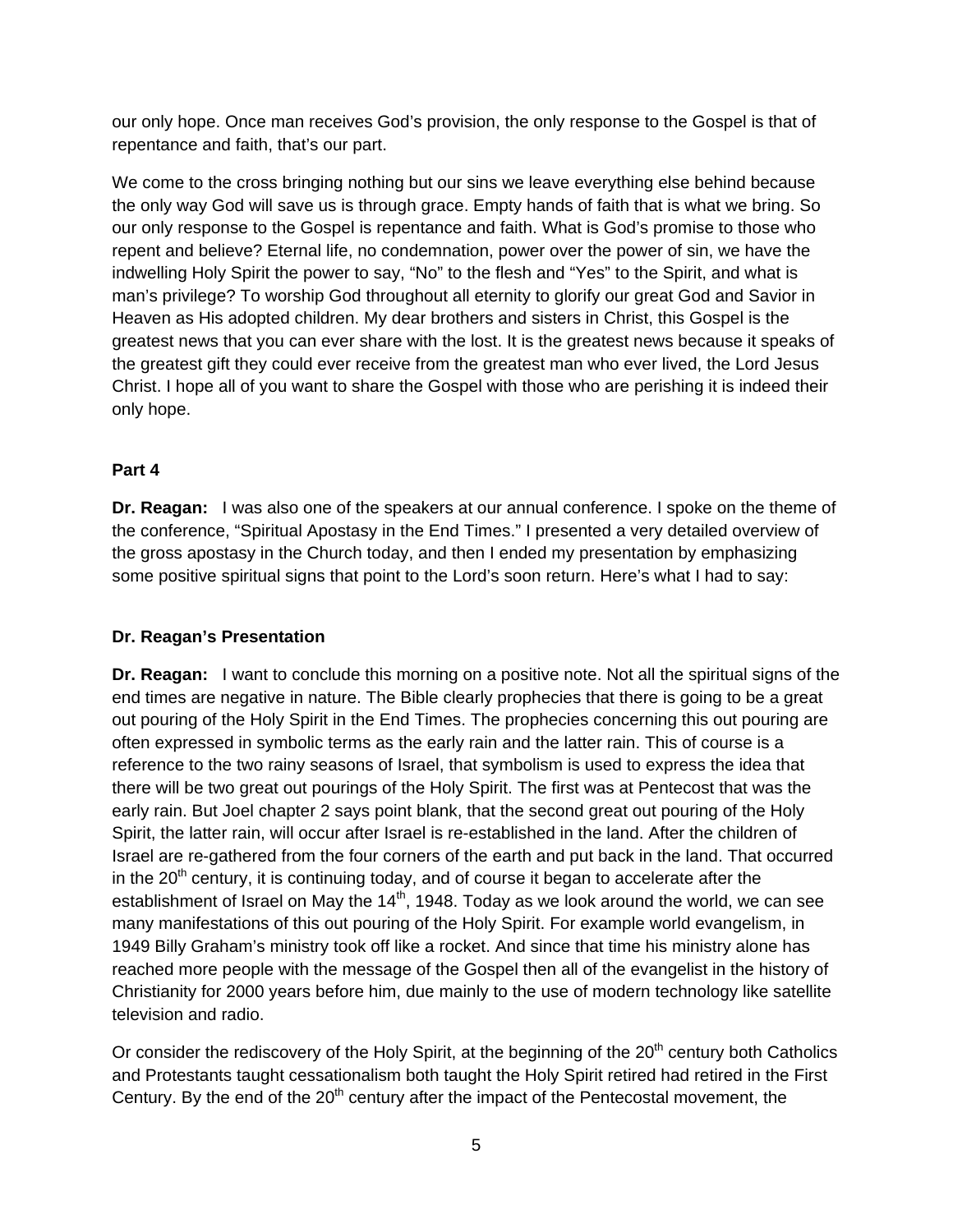charismatic movement, the third wave movement by the end of the  $20<sup>th</sup>$  nearly all churches were teaching the Holy Spirit is alive and well. The Holy Spirit indwells the believer, the Holy Spirit gifts the believer, the rediscovery of the Holy Spirit it self is a sign that we are in the finally outpouring.

Another would be Messianic Judaism. Last night Marty Goetz you saw an example of what God is doing in Jewish hearts. In 1967 following the Six Day War the Spirit of God fell upon Jews all over this world. Thousands and millions of Jews began to turn to Jesus and accept Yeshua as their HaMashiach in 1967 when the Six Day War occurred there was not one Messianic congregation on planet Earth, not one. Today there is over 500, and there are hundreds of thousands, even millions of Jews all over the world, who are celebrating Yeshua as their Messiah. In fact Marty left this morning to go to a major, the biggest Messianic convocation of the year that is held in the Philadelphia area, where thousands and ten of thousands of Jews will be celebrating Jesus as their Messiah.

Another would be the understanding of Bible prophecy. Over and over it says in the Old Testament both in Isaiah, Jeremiah, and Daniel, that the end time prophecies will not be understood until the time comes for them to be understood, Daniel chapter 12. Daniel said, "Lord I don't understand these prophecies." You know what God told him? "It's not for you to understand, it is for you to write them. When the time comes for them to be understood, they will be understood." And what happened in 1970 Hal Lindsey wrote a book called, "*The Late Great Planet Earth*," and the New York Times recently certified that that book was the number 1 best selling book in the world, second only to the Bible for 10 consecutive years, from 1970-1980. And what did he do? All in the world he did was stop providing supernatural explanations of Revelation, and instead providing down-to-earth realistic explanations, because suddenly people could understand things in the book of Revelation they had never understood before. And why was that? Historical developments and technological developments. For example all of end time prophecy focuses on one thing, Israel, Israel. How could you understand those prophecies before 1948? How could you understand them, when Israel did not exist? How could you understand them when there was no prospect that Israel would ever exist? Up until the very day Israel came into being people said, "It will never exist." And when it came into being people said, "It will be gone within a week, the Arabs will destroy it." To this day Israel continues to exist because God says in Amos 9, "I will put you back in the land and you will never be uprooted again." And He is keeping that promise; He who watches over Israel neither slumbers nor sleeps.

So just the very understanding about this, so many, many prophecies that can not be understood apart from modern technology. For example, in Revelation chapter 11 it says there is going to be two great witnesses of God who will be preaching the Gospel all through the first half of the Tribulation and then suddenly they will be killed by the Antichrist, and the whole world will rejoice and their bodies will lie in the streets of Jerusalem for 3 1/2 days and the whole world will look upon them. There was no way to understand that prophecy before the late 1960's. How could the whole world look upon two bodies lying in the streets of Jerusalem? Today we don't even stop and think about it, you just point a TV camera, zap it up to a satellite and the whole world can watch two bodies lying in the streets of Jerusalem. There are many, many prophecies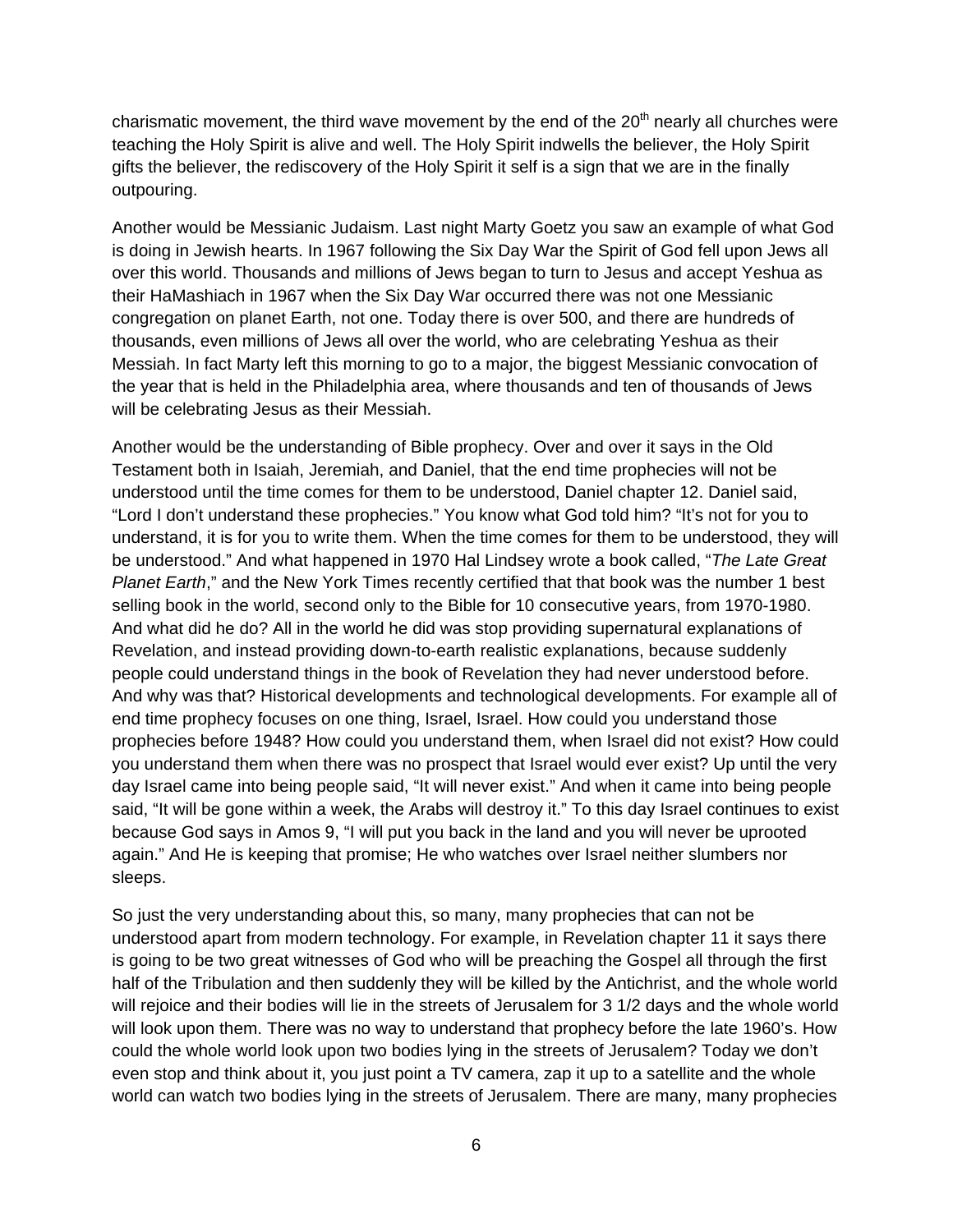like that, that we are understanding for the first time as a result of the development of history and like the development of the European Union and technological developments.

Or another, Davidic praise worship. The Bible says in the end times the tabernacle of David will be resurrected again. The Tabernacle of David was a tabernacle of praise, where people clapped their hands, they danced they sang, they shouted, they had expressive worship. Never in the history of Israel, never had there been expressive worship. It had always been ritual worship, the ritual worship of sacrifice, there was never any joy, the only joy you can find of worship in Old Testament Scriptures is spontaneous. When for example Pharaoh and his armies were killed, drowned in the Red Sea, Marion began to dance and sing, but there was nothing in the actual worship of Israel until David came on the scene and revolutionalized all the worship. And the Bible says in the end times that kind of worship will be raised up again. It began in 1980 this is a photograph in 1987 of the Feast of Tabernacles in Jerusalem. But in 1980 when Israel said Jerusalem is ours, and they officially annexed Jerusalem all of the embassies of the world moved to Tel Aviv what an insult except the International Christian Embassy and they said we are going to stand by Israel and they invited Christians from all over the world, 4,000 came they got the best practitioners of Davidic Worship in the world to come, like Randall Bane and they put on a display of Davidic worship. It was video tapped and 4,000 Christians took it back home to over a 120 countries and suddenly Davidic worship just exploded all over the world, just as the Bible said it would in the end times.

So we have many manifestations that we are living in this period of the great outpouring of the Holy Spirit. And the question is how do you and I respond to all of this? Well one thing we do is we open ourselves up to the fullness of the Holy Spirit. Basically the Church today is polarizing between those who are open to the Spirit and are being energized for powerful service in the Lord's Kingdom. And the majority who are rejecting the Holy Spirit and compromising with the world. Jesus prophesized that this would take place in Matthew 13 beginning with verse 24, He told the parable of the wheat and tares and He prophesied there would be a dual ripening in the end times of apostasy and revival depending on whether or not people opened themselves up to the Spirit.

The second thing we are to do is test everything by the Word of God. Oh, how we need that today. The problem is that most Christians can not test anything by the Word of God because they don't know the Word of God. There is an average of 5 Bibles in every home in America. It is the least read best seller of all times. And if you don't read it, you don't know it, how can you test anything? But we are told to test everything. Paul commended people for testing him, he was an apostle of God, and he commended them for testing him with the Scriptures to see whether or not what he said was true.

A third thing we are to do, we are to stand for truth and righteousness. If we don't do it, nobody will, if we don't do it nobody will. We are to be salt, we are to be light, we are to speak out, we are to stand up. Don Wildman is one of my Christian heroes because he was a pastor of a little Methodist church in Topello, Mississippi when God tapped him on the shoulder and said, "Stand up and speak out." And he did and within 10 years he had one of the biggest ministries in the United States speaking out against the filth and immorality, the violence on television, and